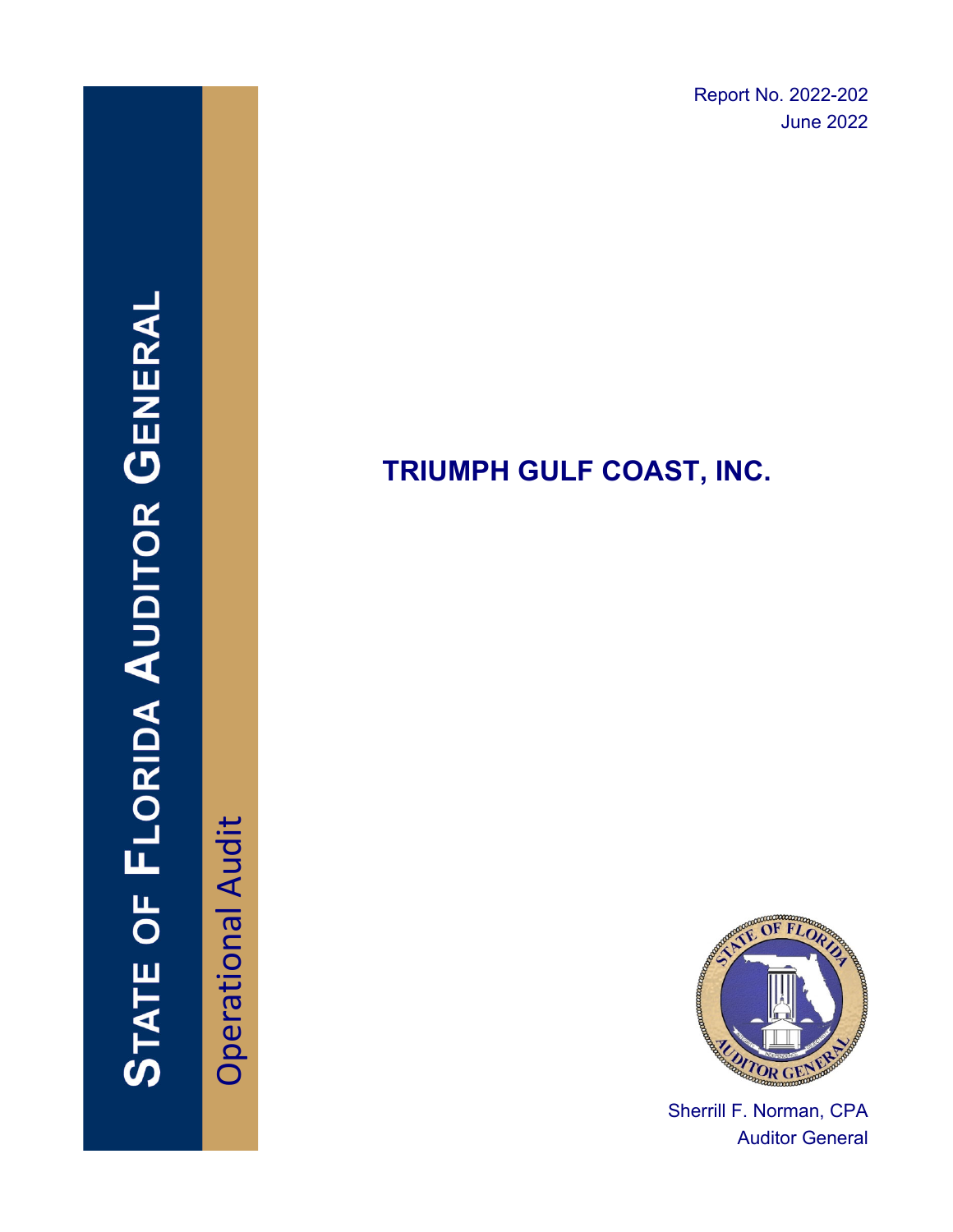### **Board of Directors and Executive Director of Triumph Gulf Coast, Inc.**

Section 288.8013, Florida Statutes, establishes Triumph Gulf Coast, Inc. (Triumph) as a nonprofit corporation that is not a unit or entity of State Government. Section 288.8014, Florida Statutes, provides for Triumph to be governed by a seven-member Board of Directors (Board). The Board is to include three private sector members appointed by the Governor, the Attorney General, and the Chief Financial Officer, respectively, two private sector members appointed by the President of the Senate, and two private sector members appointed by the Speaker of the House of Representatives. One of the two Board members appointed by the President of the Senate and the Speaker of the House of Representatives must represent one of the four least populous disproportionately affected counties.

During the period July 2020 through June 2021, Susan Skelton served as Executive Director of Triumph and the following individuals served as Board members:

| Governor Appointee:                                           | Lewis Bear, Jr., Vice Chair through 12-31-20<br>Vacant from 6-3-21 |
|---------------------------------------------------------------|--------------------------------------------------------------------|
| <b>Attorney General Appointee:</b>                            | Pam Dana, Vice Chair from 1-1-21, through 6-2-21                   |
| <b>Chief Financial Officer Appointee:</b>                     | Stephen Riggs, IV, Treasurer through 6-2-21<br>Vacant from 6-3-21  |
| President of the Senate Appointees: Allen Bense               | <b>Matt Terry</b>                                                  |
| Speaker of the House of<br><b>Representatives Appointees:</b> | Don Gaetz, Chair<br>Benjamin Lee, Assistant Treasurer              |

The team leader was Joshua Barrett, CPA, and the audit was supervised by Christi Alexander, CPA.

Please address inquiries regarding this report to Christi Alexander, CPA, Audit Manager, by e-mail at christialexander@aud.state.fl.us or by telephone at (850) 412-2786.

This report and other reports prepared by the Auditor General are available at:

[FLAuditor.gov](https://flauditor.gov/)

Printed copies of our reports may be requested by contacting us at:

**State of Florida Auditor General**

**Claude Pepper Building, Suite G74 · 111 West Madison Street · Tallahassee, FL 32399-1450 · (850) 412-2722**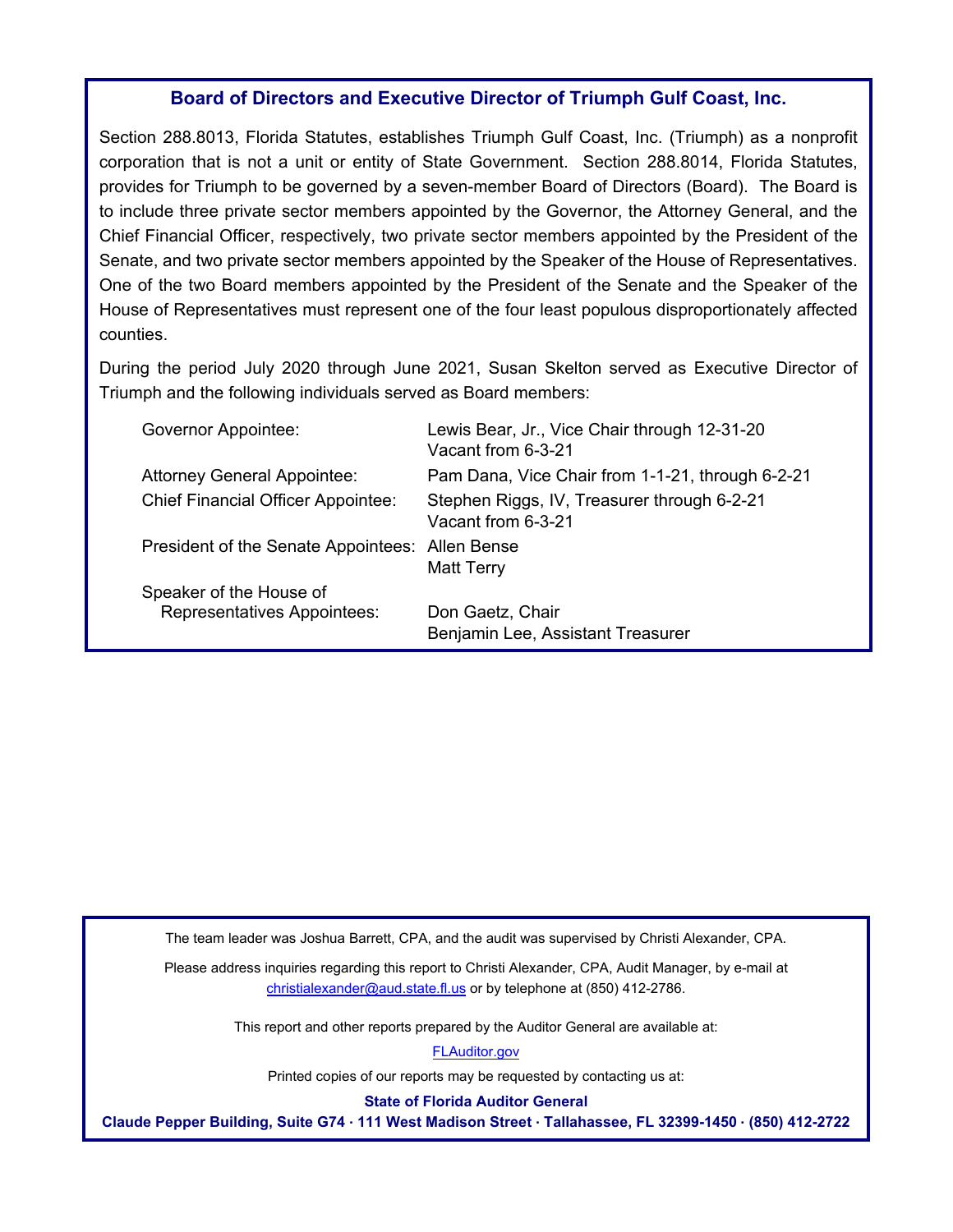### **TRIUMPH GULF COAST, INC.**

### *SUMMARY*

This operational audit of Triumph Gulf Coast, Inc. (Triumph) focused on the administration of Triumph project and program awards and selected administrative activities. The audit also included a follow-up on the finding noted in our report No. 2021-137. Our audit did not disclose any reportable conditions regarding the administration of Triumph project and program awards or selected administrative activities and that Triumph had taken corrective actions for the finding included in our report No. 2021-137.

### *BACKGROUND*

The Gulf Coast Economic Corridor Act<sup>1</sup> (Act) established Triumph Gulf Coast, Inc. (Triumph) effective May 17, 2013, as a nonprofit corporation that is not a unit or entity of State Government to administer the funds to be used for the economic recovery, diversification, and enhancement of the areas impacted by the 2010 Deepwater Horizon oil spill.<sup>2</sup>

State law<sup>3</sup> specifies that 75 percent of the funds received by the State pursuant to the settlement agreement<sup>4</sup> with the BP entities must be deposited into a trust account established by Triumph and that at least 40 percent of the funds received by the State before July 1, 2017, are to be allocated equally among the eight disproportionately affected counties (Bay, Escambia, Franklin, Gulf, Okaloosa, Santa Rosa, Walton, and Wakulla).<sup>5</sup> State law<sup>6</sup> provides that Triumph administrative costs may not exceed 0.75 percent of the funds released to Triumph and that the annual salary for any employee or contracted staff may not exceed \$130,000 and associated benefits may not exceed 35 percent of salary.

Triumph is authorized<sup>7</sup> to hire or contract for all staff necessary to properly execute its powers and duties to implement the requirements of the Act. According to Triumph records, as of June 2021, Triumph employed an Executive Director and utilized four independent contractors to carry out Triumph's responsibilities. During the period July 2020 through June 2021, Triumph paid salary and benefit expenses totaling \$425,069.

Pursuant to State law,<sup>8</sup> Triumph is responsible for: responsibly and prudently managing all funds received; ensuring funds are used in accordance with all applicable laws, bylaws, or contractual requirements; administering the awards program created by the Act; and operating in a transparent

<sup>1</sup> Chapter 2013-39, Laws of Florida. Codified in Sections 288.80 and 288.8011 through 288.8018, Florida Statutes.

 $2$  On April 20, 2010, the oil rig Deepwater Horizon exploded in the Gulf of Mexico, resulting in an 87-day oil spill that impacted the coasts of Alabama, Florida, Louisiana, Mississippi, and Texas.

<sup>3</sup> Section 288.8013(2), Florida Statutes.

<sup>4</sup> Section 288.8012(4), Florida Statutes, specifies that the settlement agreement is the agreement entitled, "Settlement Agreement Between the Gulf States and the BP Entities with Respect to Economic and Other Claims Arising from the *Deepwater Horizon* Incident," entered into on October 5, 2015.

<sup>5</sup> Section 288.8013(2)(b)2., Florida Statutes, specifies that at least 32 percent of settlement agreement funds received after July 1, 2017, are to be allocated equally among the eight disproportionately affected counties.

 $6$  Section 288.8013(2)(d) and (3), Florida Statutes.

<sup>7</sup> Section 288.8014(9), Florida Statutes.

<sup>8</sup> Section 288.8016, Florida Statutes.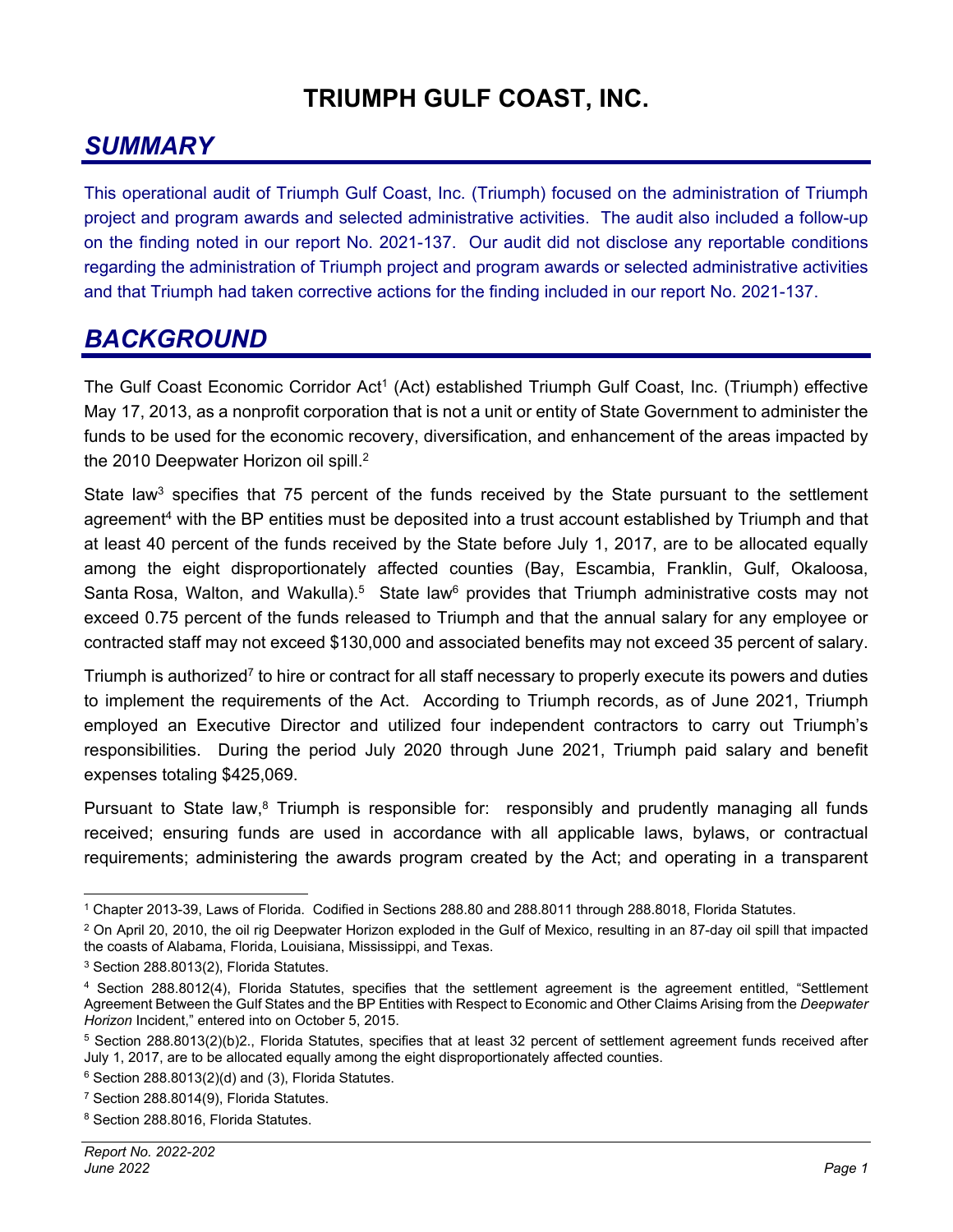manner, including providing public access to information, notice of meetings, awards, and the status of projects and programs. State law<sup>9</sup> requires Triumph to make awards from available funds to projects or programs that meet the priorities for economic recovery, diversification, and enhancement of the disproportionately affected counties, including projects or programs that:

- Provide ad valorem tax rate reductions.
- Meet local match requirements for rural infrastructure projects.<sup>10</sup>
- Construct, expand, or maintain public infrastructure.
- Establish and maintain equipment and trained personnel for local action plans to respond to disasters.
- Prepare students for future occupations and careers at K-20 institutions.
- Provide participants with transferable, sustainable workforce skills that are not confined to a single employer.
- Promote and advertise tourism and Fresh From Florida and promote workforce and infrastructure.

Triumph awards may not finance 100 percent of any project or program, and contracts executed with an awardee must include provisions for a performance report on contracted activities, account for the proper use of awarded funds, and permit the recovery of awards in the event the award was based on fraudulent information or the awardee is not meeting performance requirements.<sup>11</sup> State law<sup>12</sup> specifies that Triumph is to monitor, review, and annually evaluate awardees' projects and programs to determine whether an award should be continued, terminated, reduced, or increased.

State law<sup>13</sup> requires Triumph to establish an application procedure for awards and a scoring process to select projects and programs that have the potential to generate increased economic activity in the disproportionately affected counties. Accordingly, Triumph created the *Application for Funds Form* for applicants to include a detailed description of the proposed project or program, including the requested funding. According to Triumph records, during the period July 2020 through June 2021, Triumph received nine *Application for Funds Forms* and approved ten awards totaling \$44,921,460.

### *AUDIT RESULTS*

Our audit did not disclose any reportable conditions regarding the administration of Triumph project and program awards or selected administrative activities included within the scope of our audit. Nothing came to our attention through our audit procedures to indicate that Triumph controls, as designed and implemented, were not adequate to ensure that Triumph project and program awards and selected administrative activities were properly administered and related laws, rules, and other guidelines were followed. As such, we are not making any recommendations.

<sup>&</sup>lt;sup>9</sup> Section 288.8017(1), Florida Statutes.

 $10$  Section 288.0655(2)(e), Florida Statutes.

 $11$  Section 288.8017(3) and (4), Florida Statutes.

<sup>12</sup> Section 288.8016(3), Florida Statutes.

<sup>13</sup> Section 288.8017(2), Florida Statutes.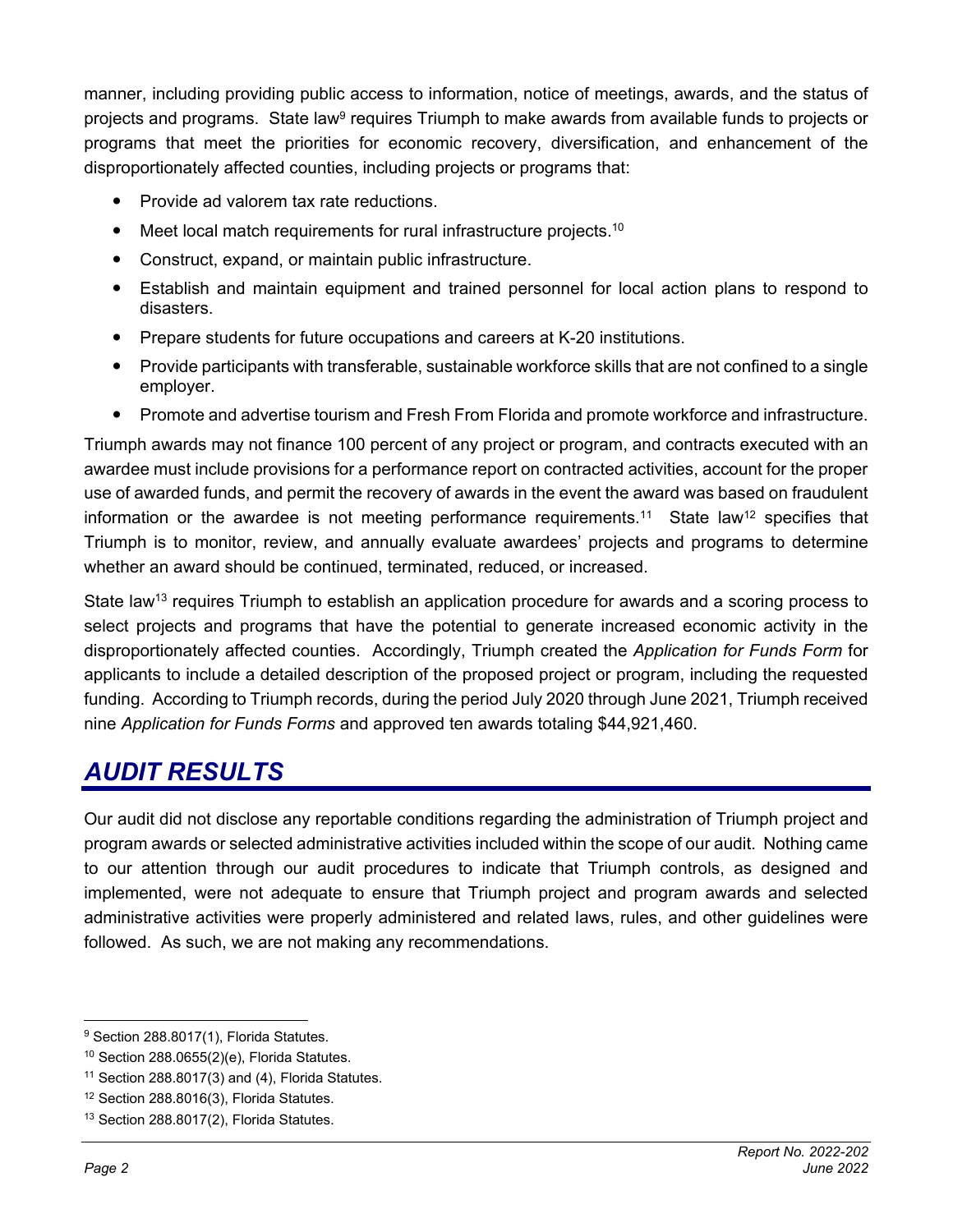### *PRIOR AUDIT FINDING*

Triumph had taken corrective actions for the finding included in our report No. 2021-137.

### *OBJECTIVES, SCOPE, AND METHODOLOGY*

The Auditor General conducts operational audits of governmental entities to provide the Legislature, Florida's citizens, public entity management, and other stakeholders unbiased, timely, and relevant information for use in promoting government accountability and stewardship and improving government operations.

We conducted this operational audit from July 2021 through May 2022 in accordance with generally accepted government auditing standards. Those standards require that we plan and perform the audit to obtain sufficient, appropriate evidence to provide a reasonable basis for our findings and conclusions based on our audit objectives. We believe that the evidence obtained provides a reasonable basis for our findings and conclusions based on our audit objectives.

This operational audit of Triumph Gulf Coast, Inc. (Triumph) focused on the administration of Triumph project and program awards and selected administrative activities. For those areas, the objectives of the audit were to:

- To evaluate management's performance in establishing and maintaining internal controls, including controls designed to prevent and detect fraud, waste, and abuse, and in administering assigned responsibilities in accordance with applicable laws, administrative rules, contracts, grant agreements, and other guidelines.
- To examine internal controls designed and placed in operation to promote and encourage the achievement of management's control objectives in the categories of compliance, economic and efficient operations, the reliability of records and reports, and the safeguarding of assets, and identify weaknesses in those internal controls.
- To determine whether management had corrected, or was in the process of correcting, the deficiency noted in our report No. 2021-137.
- To identify statutory and fiscal changes that may be recommended to the Legislature pursuant to Section 11.45(7)(h), Florida Statutes.

This audit was designed to identify, for those programs, activities, or functions included within the scope of the audit, deficiencies in internal controls significant to our audit objectives; instances of noncompliance with applicable governing laws, rules, or contracts; and instances of inefficient or ineffective operational policies, procedures, or practices. The focus of this audit was to identify problems so that they may be corrected in such a way as to improve government accountability and efficiency and the stewardship of management. Professional judgment has been used in determining significance and audit risk and in selecting the particular transactions, legal compliance matters, records, and controls considered.

As described in more detail below, for those programs, activities, and functions included within the scope of our audit, our audit work included, but was not limited to, communicating to management and those charged with governance the scope, objectives, timing, overall methodology, and reporting of our audit; obtaining an understanding of the program, activity, or function; identifying and evaluating internal controls significant to our audit objectives; exercising professional judgment in considering significance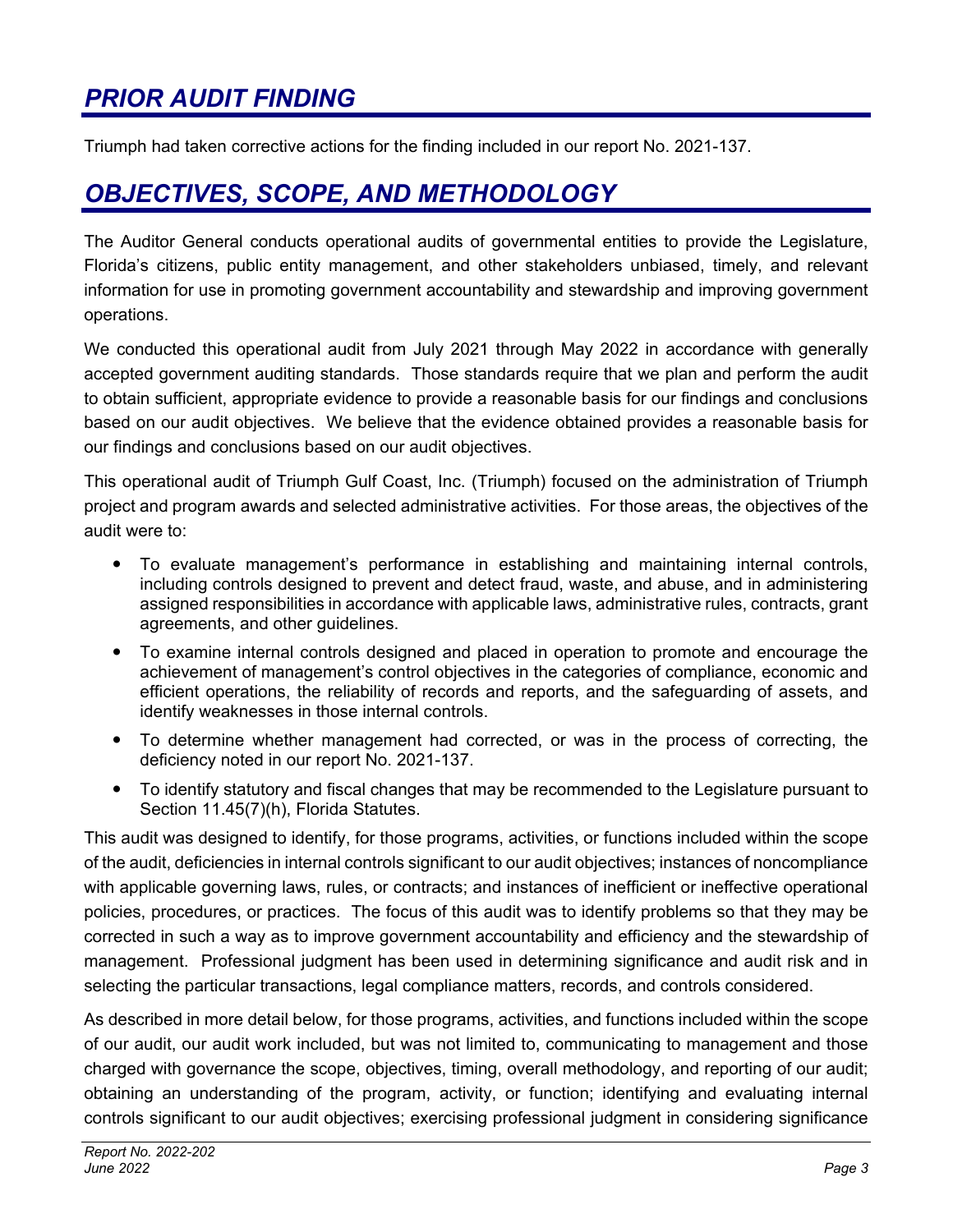and audit risk in the design and execution of the research, interviews, tests, analyses, and other procedures included in the audit methodology; obtaining reasonable assurance of the overall sufficiency and appropriateness of the evidence gathered in support of our audit's findings and conclusions; and reporting on the results of the audit as required by governing laws and auditing standards.

Our audit included the selection and examination of transactions and records. Unless otherwise indicated in this report, these transactions and records were not selected with the intent of statistically projecting the results, although we have presented for perspective, where practicable, information concerning relevant population value or size and quantifications relative to the items selected for examination.

An audit by its nature, does not include a review of all records and actions of agency management, staff, and vendors, and as a consequence, cannot be relied upon to identify all instances of noncompliance, fraud, abuse, or inefficiency.

In conducting our audit, we:

- Reviewed applicable laws to obtain an understanding of the legal framework governing Triumph operations.
- Reviewed applicable laws, Triumph policies and procedures, and other guidelines, and interviewed Triumph's Executive Director, independent contractors, Board members, independent certified public accounting firm, and legal advisor to gain an understanding of Triumph controls for administering awards and managing financial and other administrative activities.
- From the population of 22 pre-applications for awards submitted to Triumph during the period July 2020 through June 2021, examined Triumph records for 8 selected pre-applications to determine whether pre-applications were evaluated based on the criteria established in Section 288.8017, Florida Statutes, and eligibility decisions were sufficiently documented and communicated to applicants.
- Interviewed Triumph management, reviewed Triumph policies and procedures, and examined Triumph records to determine whether Triumph required management and independent contractors to attest, in writing, that they would comply with established Triumph conflict of interest policies and were independent of, and had no conflicts of interest related to, the applicants they were responsible for evaluating.
- From the population of nine applications for awards received by Triumph during the period July 2020 through June 2021, examined Triumph records for four selected applications to determine whether applications were appropriately evaluated based on the criteria established in Section 288.8017, Florida Statutes, and approval or denial decisions were sufficiently documented and communicated to applicants.
- Examined the four applications for awards, totaling \$20,329,595, approved by the Board to enter into term sheet negotiations during the period July 2020 through June 2021 to determine whether Triumph staff obtained Board approval prior to negotiating terms with the applicants and whether Triumph posted its intent to award on Triumph's Web site in accordance with Section 288.8016(4), Florida Statutes.
- Examined the ten award agreements, totaling \$44,921,460, executed by Triumph during the period July 2020 through June 2021 to determine whether Triumph included in the award agreements the provisions specified in Section 288.8017, Florida Statutes.
- From the population of 40 award agreements, totaling \$255,919,241, subject to Triumph monitoring during the period July 2020 through June 2021, examined Triumph records for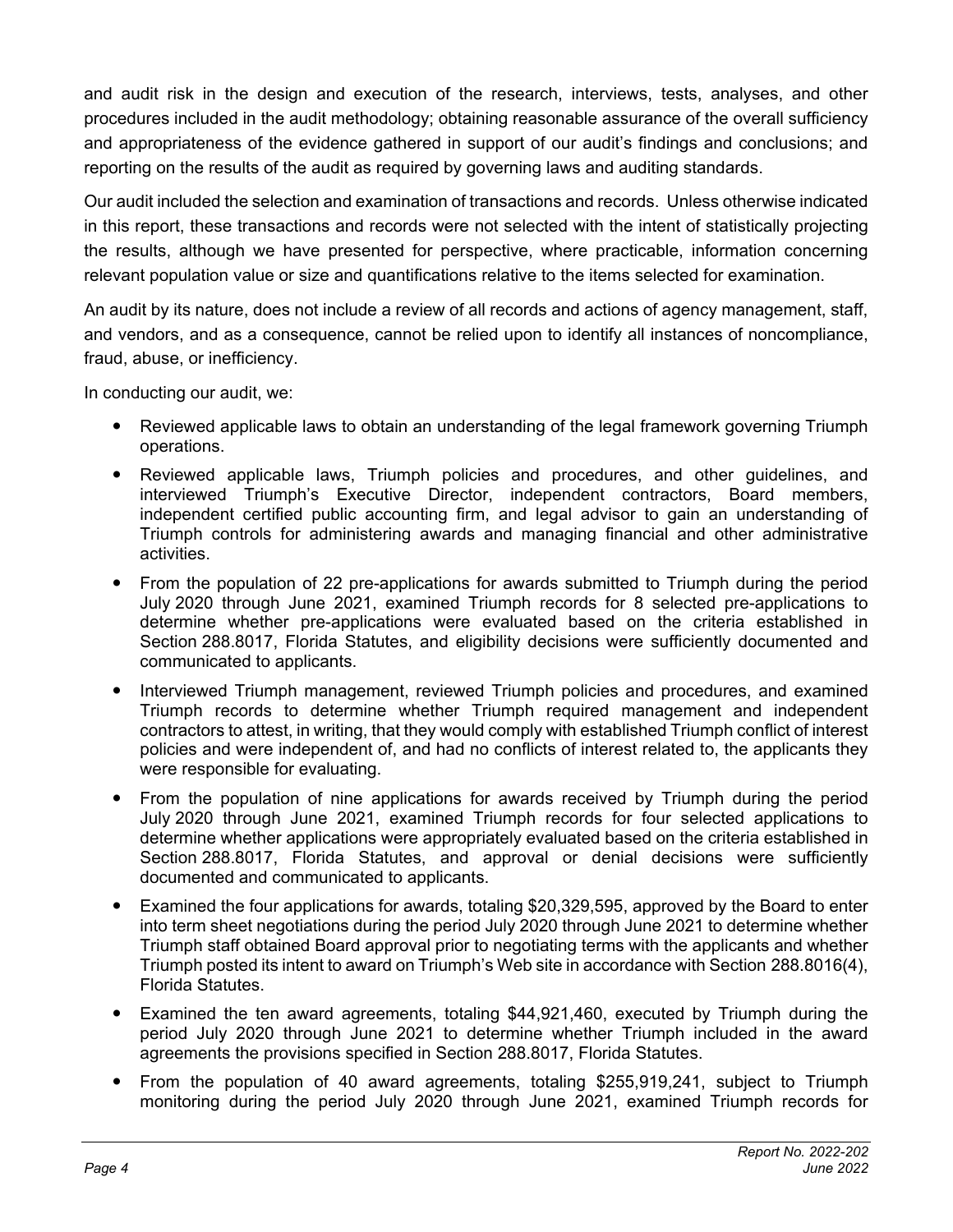15 selected award agreements, totaling \$195,923,557, to determine whether Triumph effectively monitored awardee compliance with award agreement terms and conditions.

- Examined Triumph records for both semi-annual reports due to the Governor, the President of the Senate, and the Speaker of the House of Representatives during the period July 2020 through June 2021 to determine whether Triumph submitted the reports in accordance with Section 288.8013(4), Florida Statutes.
- Examined Triumph policies and procedures and Board meeting agendas and minutes for the period July 2020 through June 2021 to determine whether Triumph ensured that Board meetings were held in accordance with Section 288.8011, Florida Statutes, and whether Board members timely and properly disclosed possible direct and indirect conflicts of interest.
- Examined Triumph policies and procedures, performed inquiries of Triumph management related to the Triumph organizational structure, and reviewed disclosures of financial interests filed with the Commission on Ethics for Triumph's Executive Director and seven Board members to determine whether Triumph had established adequate processes to ensure that all parties filed disclosures of financial interests by July 1, 2021, in accordance with Section 112.3145, Florida Statutes.
- Examined Triumph records for three selected general expenses totaling \$274, not paid with a purchasing card and incurred during the period July 2020 through June 2021, to determine whether the expenses were appropriately supported, approved, and timely and accurately recorded to Triumph financial records.
- Examined Triumph records for the five travel expenses, totaling \$384, incurred during the period July 2020 through June 2021 to determine whether travel expenses complied with applicable provisions of State law and were timely and accurately recorded to Triumph financial records.
- From the population of 24 administrative contracts with expenditures totaling \$803,898, active at some point during the period July 2020 through June 2021, selected 7 administrative contracts with expenditures totaling \$273,442 and examined Triumph records to determine whether contracts were properly managed and payments were timely approved by the Board and appropriately recorded to Triumph financial records.
- Interviewed Triumph management, examined Triumph records, and evaluated Triumph processes to determine whether Triumph took steps to reasonably ensure that service organization and subservice organization controls relevant to the services performed on behalf of Triumph were suitably designed and operating effectively during the period July 2020 through June 2021.
- Evaluated Triumph actions to correct Finding 1 noted in our report No. 2021-137. Specifically, we evaluated Triumph policies and procedures and examined selected records to determine whether Triumph had established adequate controls over the use of mobile devices.
- Observed, documented, and evaluated the effectiveness of selected Triumph processes and procedures for:
	- o Cash and revenue management and budgetary activities.
	- $\circ$  The administration of tangible personal property in accordance with Triumph policies and procedures. As of June 2021, Triumph was responsible for tangible personal property with related acquisition costs totaling \$4,298.
	- $\circ$  The administration of purchasing cards in accordance with Triumph policies and procedures. During the period July 2020 through June 2021, purchasing card charges totaled \$1,882 and, as of June 30, 2021, Triumph had one active purchasing card.
	- $\circ$  The assignment and use of mobile devices with related costs totaling \$1,650 during the period July 2020 through June 2021.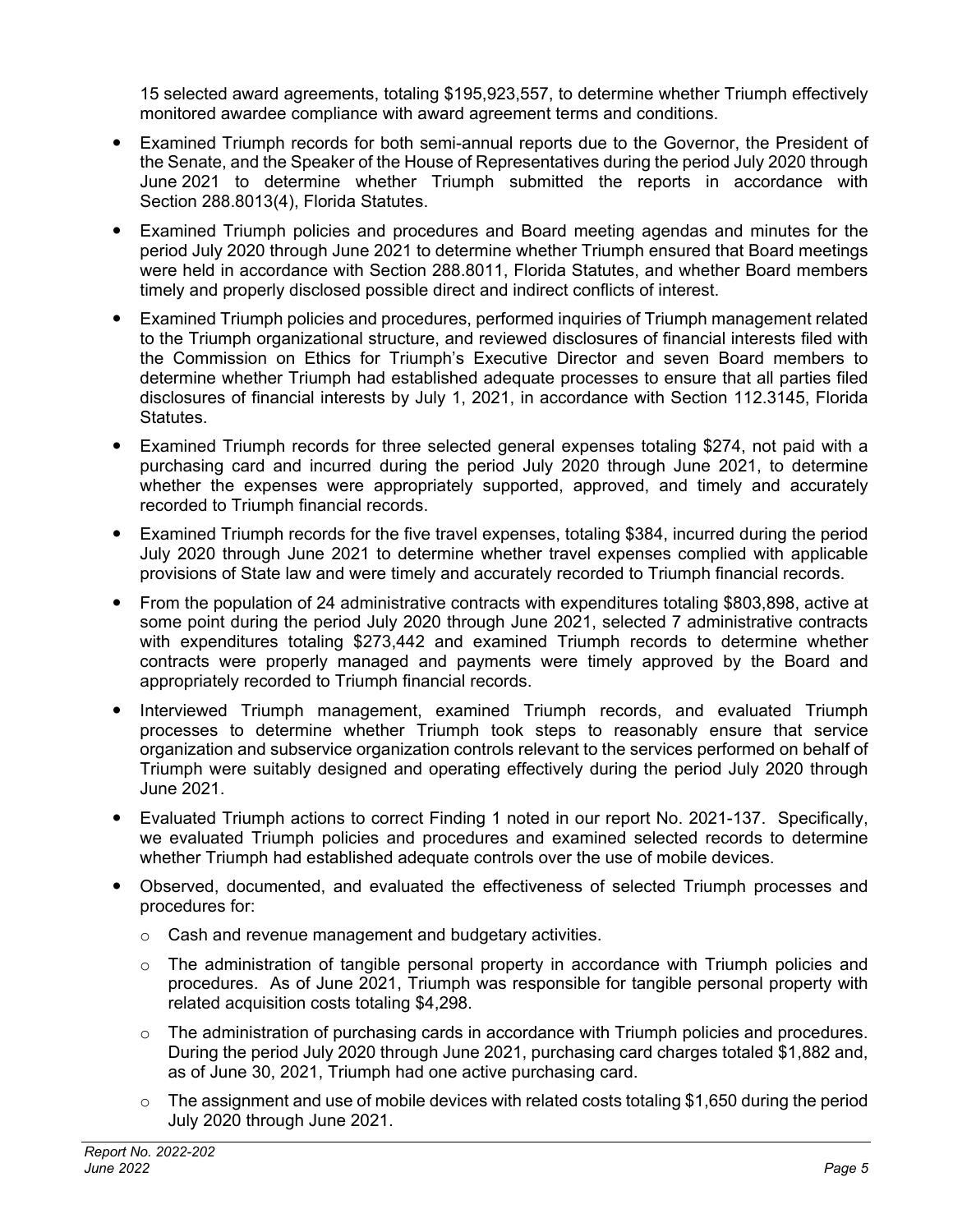- $\circ$  The acquisition and management of real property leases in accordance with Triumph policies and procedures. As of June 30, 2021, Triumph was responsible for one real property lease.
- Communicated on an interim basis with applicable officials to ensure the timely resolution of issues involving controls and noncompliance.
- Performed various other auditing procedures, including analytical procedures, as necessary, to accomplish the objectives of the audit.
- Obtained the views of management concerning the conclusions in this report. Management's views are summarized under the heading *MANAGEMENT'S RESPONSE*.

### *AUTHORITY*

Section 288.8013(5), Florida Statutes, requires the Auditor General to conduct an operational audit of Triumph Gulf Coast, Inc. annually. Pursuant to the provisions of Section 11.45, Florida Statutes, I have directed that this report be prepared to present the results of our operational audit.

Cerriel F. Norman

Sherrill F. Norman, CPA Auditor General